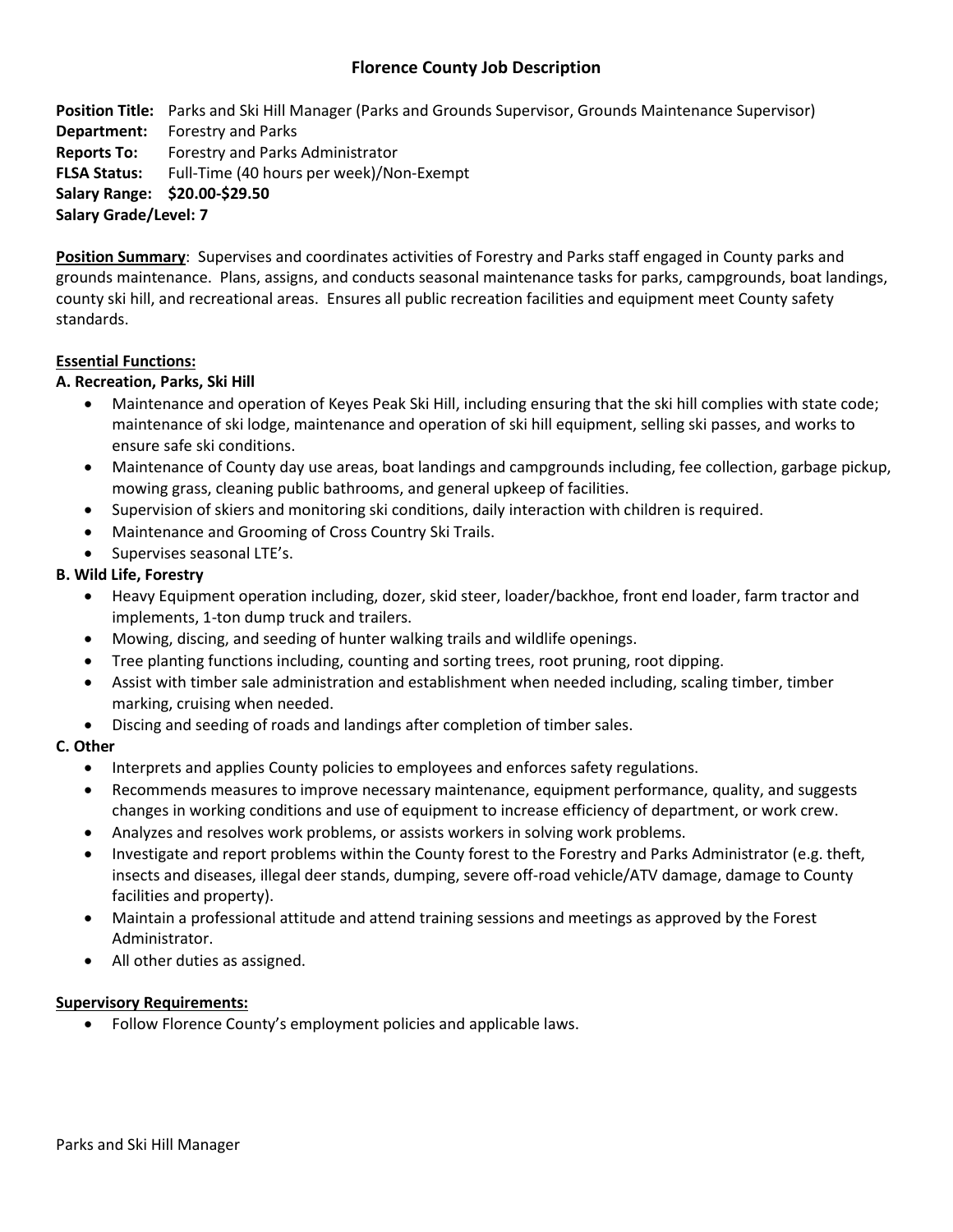# **Florence County Job Description**

- Assist Administrator with planning, assigning and directing work; appraising performance; reward and disciplining employees; addressing complaints and resolving problems.
- Authorize Overtime requests.

## **Education:**

 A High School Diploma is required. Associates or Bachelor's Degree in Forestry or Recreational Management is preferred.

## **Knowledge, Skills and Abilities:**

Any equivalent combination of training and experience, which provide the following knowledge, skills and abilities:

- Ability to communicate effectively, both verbally and in writing, to various groups and individuals of a wide range of backgrounds.
- Intermediate computer skills in Microsoft Office and GPS Unit Software.
- Ability to have daily interaction with public using recreational activities, and provide exceptional customer service.
- Have the ability to exercise independent judgment and work without direct supervision.
- Must possess or acquire a valid Wisconsin driver's license, a valid Commercial Driver's License (CDL) is a plus.
- Have the ability to work cooperatively with others including: department employees, DNR employees, contractors, truckers, County employees, County officials, private landowners, clubs, organizations and the general public.

### **Physical Requirements**:

- Must have the ability, stamina and willingness to travel over long distances, over rough terrain, on foot, and in all types of weather. Will occasionally be required to perform physically strenuous labor.
- Frequently required to stand, walk, sit, use hands and fingers to handle or feel, reach with hands and arms, talk or hear. Occasionally required to stoop, kneel, or crouch.
- Occasionally required to sit and taste or smell.
- Regularly lift and or move up to 25 pounds and occasionally lift or move up to 50 pounds.
- Vision requirements include close, distant, color, peripheral, depth and ability to adjust focus.

### **Residency Requirement:**

Must live within the State of Wisconsin or will move to the State of Wisconsin within one year.

### **Work Environment**:

- Portion of work week spent in an office environment. Minimal noise level.
- Regularly exposed to and working in outside weather conditions.
- Variations of work schedule depending on the season. Weekend work is mandatory during summer and winter months.
- On-call shifts on Saturdays when the Ski Lodge is rented for weddings.